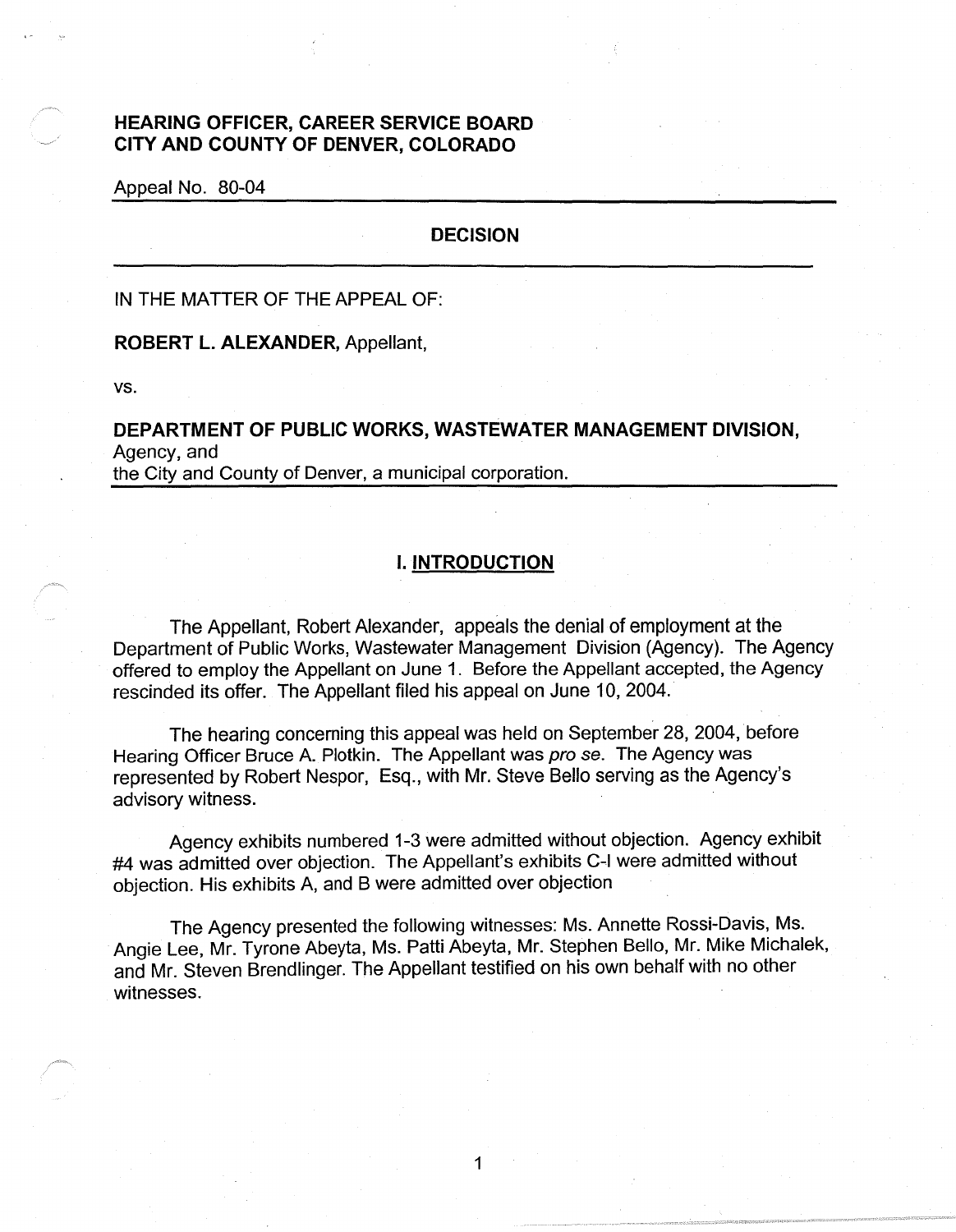#### II. **ISSUES**

The following issues were presented for appeal:

- 1. Has the Appellant stated a claim upon which the Hearings Officer has jurisdiction to grant relief?
- 2. Was the Appellant disabled within the meaning of the Americans with Disabilities Act (ADA)?
- 3. If the Appellant was disabled within the meaning of the ADA, did the Agency wrongfully discriminate against him in failing to hire him?
- 4. If the Agency wrongfully discriminated against the Appellant in failing to hire him, what relief is due?

#### Ill. **FINDINGS AND ANALYSIS**

### **A. Background**

The Appellant was an employee for the Department of Public Works, Solid Waste Management Division from 1996 to June of 2000. He was injured on the job in 1999. In his Worker's Compensation claim following that injury, the Appellant was deemed to have reached maximum medical improvement (MMI) from that injury on June 16, 1999, with an anticipated permanent partial disability of 13% to his left shoulder. [Exhibit D-2 B]. He was thereafter permanently restricted from lifting more than 30 pounds. Id.

Because the Solid Waste Management Division determined the Appellant's restrictions prevented him from performing the essential functions of his position, it began an interactive process with the Appellant in January, 2000. [Exhibit 4]. During that process, the Appellant was offered a demotional appointment to the Public Office Buildings (POB) Division of the Department of Public Works. The Appellant accepted the demotional appointment on June 2, 2000, thereby concluding the interactive process. The agreement for the demotional appointment specified that no determination would be made regarding whether the Appellant was disabled under the ADA. Id. The Appellant resigned from POB in March, 2001.

- On May 11, 2001, the Appellant was examined by the surgeon who originally treated the Appellant following his workplace accident. The surgeon determined the Appellant had no more disability and released him from all work restrictions. [Exhibits D, E, F]. That information was placed in the Appellant's permanent medical file at the City of Denver Employee Clinic. [Testimony of Annette Rossi-Davis].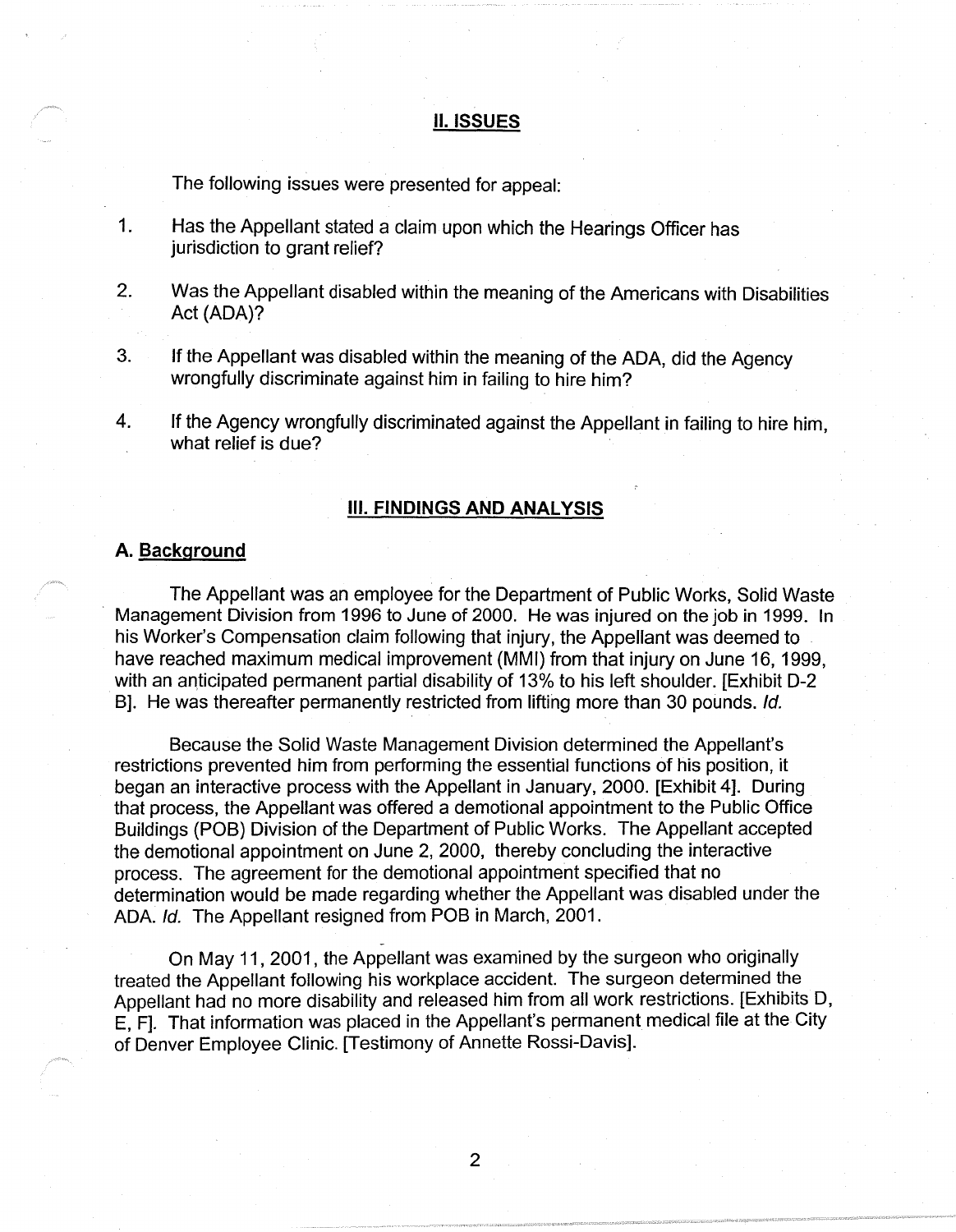· On December 29, 2003, the Appellant applied for the position of Senior Utility Worker with the Wastewater Management Division. He took the written test for that position on April 19, 2004 and received a passing score of 76.2%. He then interviewed for that position on May 20, 2004.

On June 1, 2004, Mike Michalek, Senior Agency Personnel Analyst, left a voicemail message at the Appellant's home notifying him of a contingent offer of employment with the Agency. The message stated as follows:

I'm trying to get a hold of a Robert Alexander, and this is Mike Michalek from Public Works, Human Resources, 720-913-8510; and if you could call me back, I have a job offer for you, and again, that would be over at Wastewater. Thank you.

[Exhibit C].

The same day, Michalek called back, retracting the offer before the Appellant learned of the original offer. Michalek left the following message.

[Inaudible] for Robert Alexander. This is Mike Michalek from Public Works, Human Resources, 720-913-8510 at 3:40 p.m. on Tuesday. Sir, [inaudible] offer of employment, repeat, retract our offer of employment, and the reason why is because, well, you were at Solid Waste and we were able to locate this. You were disqualified from performing the essential functions of the position there. Once Wastewater realized the positions would be similar, they realized there would be similar functions . or duties, and since you were disqualified, you would not be able to perform those functions; therefore this offer has been retracted. If you need to talk to me, again my number is 720-913-8510.

[Exhibit C].

## B. **Jurisdiction and Burden of Proof**

The Appellant claims the Agency's failure to hire him was based on disability discrimination under Career Service Rule (CSR) 19-10 c) 1). That subject is properly within the purview of the Hearing Officer's jurisdiction, and was not contested by the Agency.

The Appellant bears the initial burden of establishing a *prima facie* case for his claim of disability discrimination. See In Re Nguyen, 169-03. In order to establish a prima facie case for disability discrimination, the Appellant must show that (1) he is a disabled person as defined by the ADA<sup>1</sup>; (2) he is qualified, with or without reasonable accommodation, to perform the essential functions of the job held or desired; and (3) the employer discriminated against him because of the disability. Taylor v. Pepsi-Cola Co.,

1 The Career Service Rules regarding disability are intended to comply with and be interpreted consistent with the ADA. *See* CSR 5-84, and In Re Nguyen, 169-03.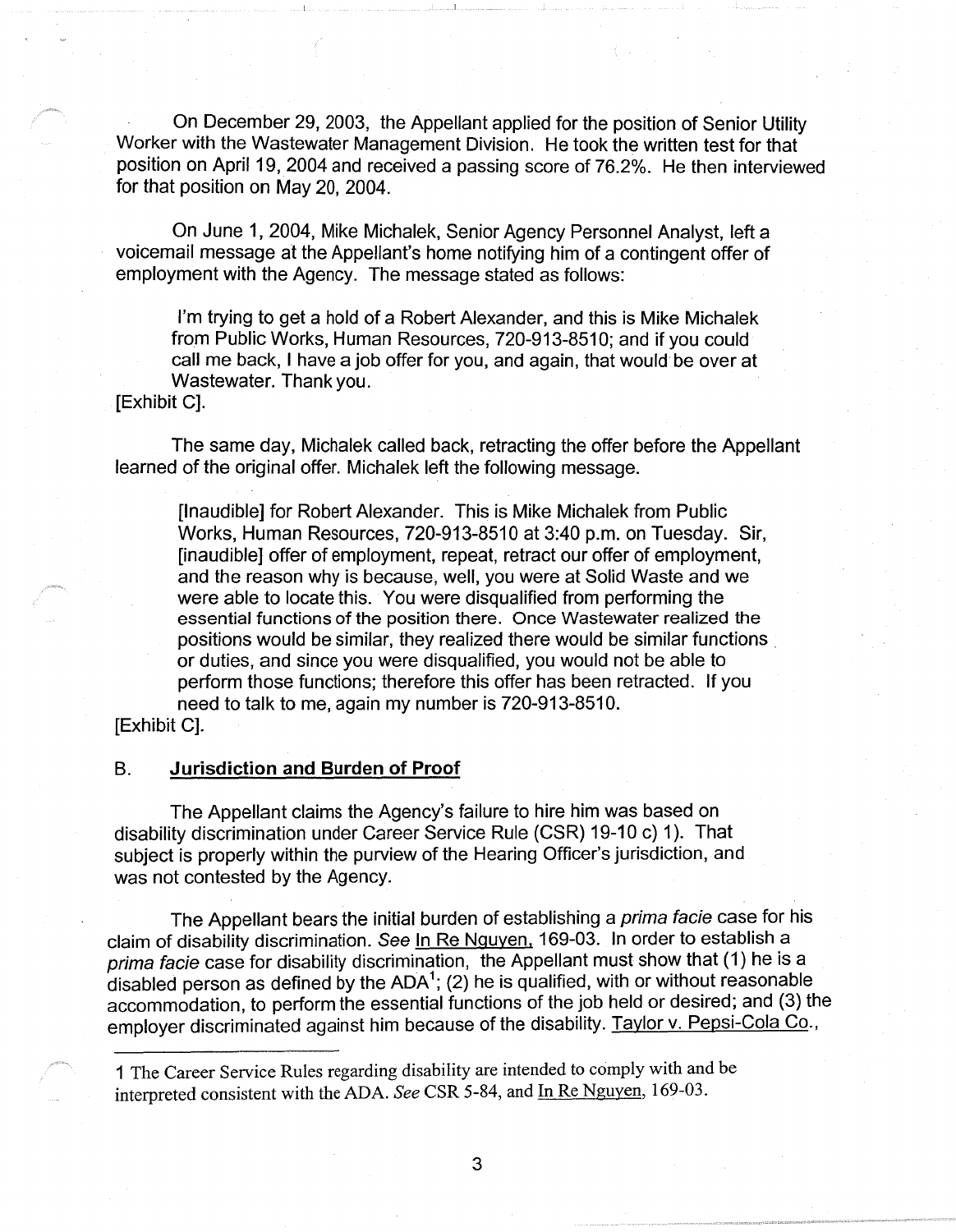196 F .3d 1106, 1109 (10th Cir., 1999), citing Butler v. City of Prairie Village, 172 F .3d 736, 7 48 (10th Cir. 1999).

If the Appellant makes such a showing, the Agency must then demonstrate a legitimate, non-discriminatory business purpose for its actions. If the Agency makes such a showing, Appellant must then establish that the Agency's non-discriminatory business purpose is a pretext for discrimination. In Re Vigil, 17-03, p.7. Due to this burden-shifting scheme, the Appellant proceeded first with his case-in-chief.

# C. **Was the Appellant disabled within the meaning of the Americans with Disabilities Act (ADA)?**

1. The ADA, generally.

The ADA, or Americans with Disabilities Act of 1990, 42 U.S.C. 12101 et seq., prohibits employers from discriminating against qualified individuals with disabilities because of their disabilities. Lowe v. Angelo's Italian Foods, 87 F.3d 1170, (10th Cir.1996). Regulations for administering the ADA which were promulgated by the Equal Employment Opportunity Commission (EEOC) provide significant guidance for defining terms such as "disability."<sup>2</sup>

**Disability** means, with respect to an individual --

(1) A physical or mental impairment that substantially limits one or more of the major life activities of such individual;

(2) a record of such an impairment; or

(3) being regarded as having such an impairment. ·

29 C.F.R. §1630.2 (g). The Appellant claims he is disabled under §(2), having a record of impairment, and §(3), being regarded as having an impairment.

2. A Record of Impairment

The phrase "has a record of such impairment" means an individual has a history of, or has been misclassified as having, a mental or physical impairment that substantially limits one or more major life activities. 29 C.F.R. 1630.2(k). The purpose of this provision is twofold: to protect employees from discrimination because of a history

<sup>2</sup> Even though the U.S. Supreme Court expressed some skepticism that EEOC regulations interpreting the term "disability" in the ADA are due any deference, Toyota Motor Mfg., Ky. v. Williams, 534 U.S. 184, 194 (U.S., 2002), many cases have adopted those interpretive regulations, with respect to ADA definitions and interpretations, see id.. The Hearings Officer will follow the lead of nearly every jurisdiction including the 10<sup>th</sup> circuit in adopting the EEOC interpretive regulations in defining ADA terms. *See,* e.g., Lowe v. Angelo's Italian Foods, 87 F.3d 1170 (10th Cir., 1996).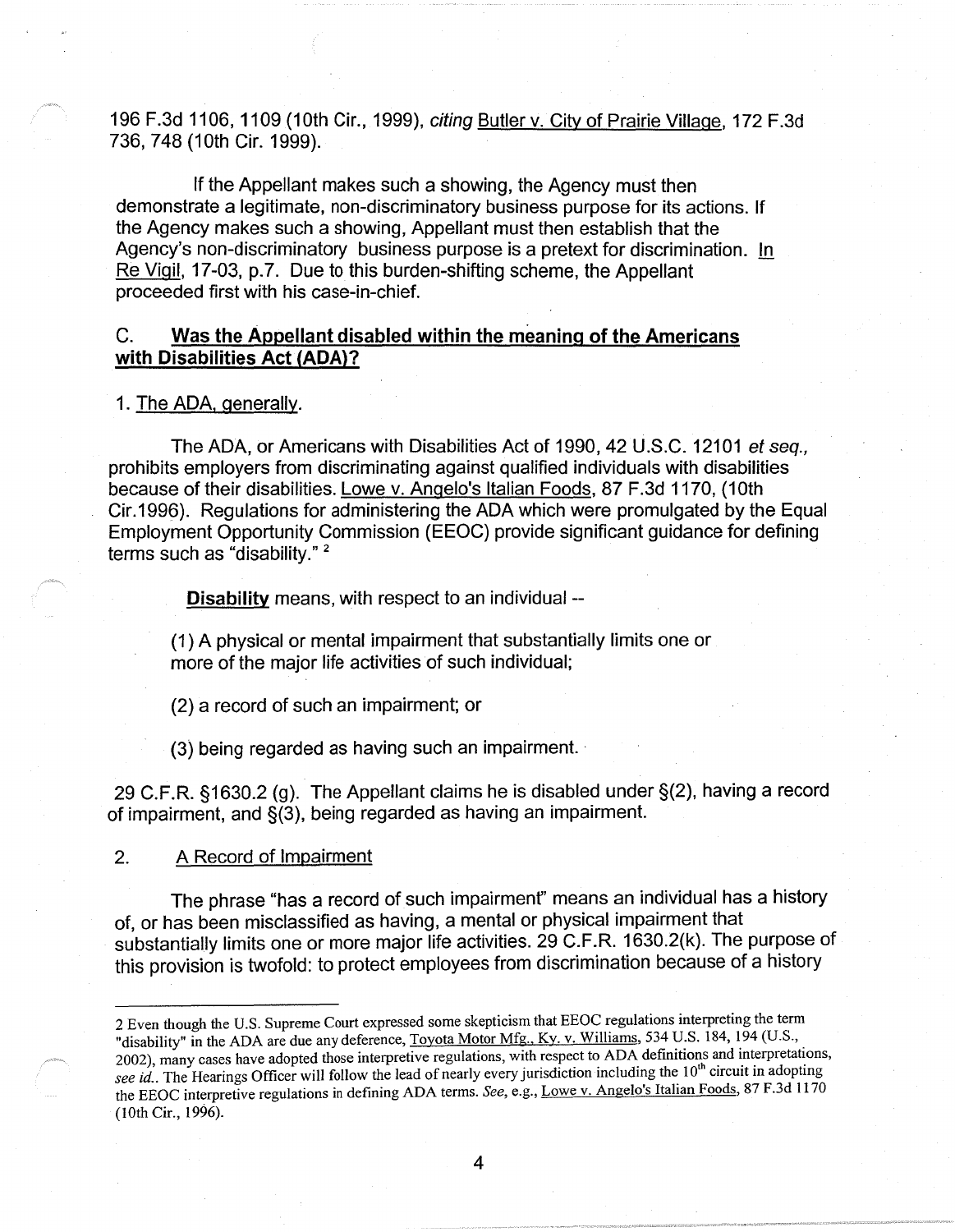of disability, such as a former cancer patient; and to protect against discrimination based on erroneously classifying an employee as disabled. 29 CFR 1630 Appendix.

This part of the definition is satisfied if a record relied on by an employer indicates the individual either has or had an impairment that substantially limits a major life activity. The only evidence presented by the Appellant in this regard was his 1999 worker's compensation claim. A worker's compensation claim under state law may not be used as evidence of having a record of impairment under the ADA. Mann v. City of Inglewood, 1998 U.S. App. LEXIS 29034 (9th Cir., 1998),. Also, the Appellant did not claim his shoulder injury substantially limited a major life activity. For both these reasons, the Appellant has failed to establish, by a preponderance of the evidence, that he was disabled under the "record of impairment" prong of the ADA test for disability.

## 3. Being Regarded as Having Such an Impairment

The Appellant presented evidence, although not stated as such, that the Agency regarded him as having a substantial impairment. "Regarded as having such an impairment" means the employee

(1) Has a physical or mental impairment that does not substantially limit major life activities but is treated by a covered entity as constituting such limitation.

(2) Has a physical or mental impairment that substantially limits major life activities only as a result of the attitudes of others toward such impairment; or

(3) Has none of the impairments defined in paragraphs (h)(1) or (2) of this section but is treated by a covered entity as having a substantially limiting impairment.

#### 29 C.F.R. 1630.2(1).

In order to be regarded as substantially limited in the major life activity of working, the focus is not on the plaintiff's actual abilities but instead, is on the Agency's misperceptions of the Appellant's ability. Sutton v. United Air Lines. Inc., 527 U.S. 471, 483, 144 L. Ed. 2d 450, 119 S. Ct. 2139 (1999). The employer must wrongfully regard the employee as unable to perform a class of jobs or a range of jobs in different classes, not just a particular job. Long v. City of Leawood, 2000 U.S. App. LEXIS 273 (10th Cir., 2000).

As regards the **Sutton** tests, Michalek's second telephone message clearly indicates the reason the Agency rescinded its offer of employment was "you would not be able to perform those [essential] functions." [Exhibit 3, and Michalek testimony]. The Appellant's evidence that he has not been disabled since May 11, 2001 was unrebutted. Therefore, the Appellant's evidence tends to show the Agency misperceived the Appellant's ability to perform the essential functions of the job which is the subject of this appeal. The **Sutton** analysis does not stop there, however. The "regarded as"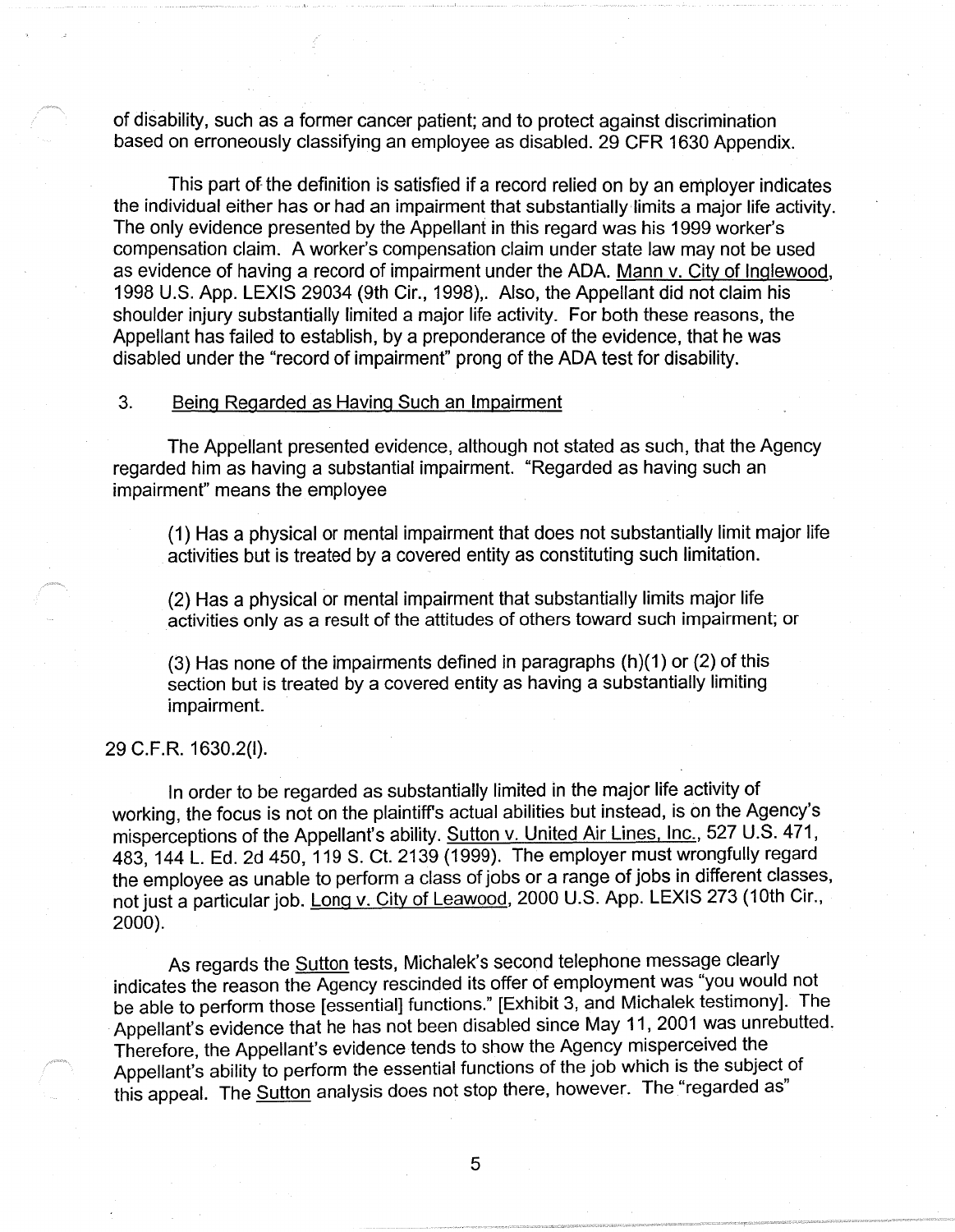prong of the ADA test; requires the Agency must also deem the Appellant unable to perform a class of jobs or range of jobs in different classes.

The Solid Waste Management Division's offer of a demotional appointment to the Appellant in 2002 stated "[i]t is our understanding that there are no vacant equivalent positions within the City for which you meet the minimum qualifications and can perform with or without reasonable accommodation;" [Exhibit 4]. The Agency endorsed that understanding in it's rescission of the offer to hire the Appellant. [Exhibit 3, and Michalek testimony]. The Hearing Officer concludes the Agency's reliance of that statement constitutes its determination the Appellant cannot perform the class of jobs from which he was demoted. The Appellant has therefore shown, by a preponderance of the evidence that the Agency deems the Appellant unable to perform a class of jobs

The final portion of the "regarded as" prong requires the Agency view the Appellant as unable to perform a range of jobs in different classes. In Burgard v. Super Valu Holdings, 1997 U.S. App. LEXIS 12228 (10th Cir., 1997), a union employee, Burgard, injured his back in a work accident. He was determined to have a twenty five pound lifting restriction from his injury. His supervisors believed he was unable to perform the essential functions of all union warehouse jobs which required a worker to lift greater than fifty pounds. For that reason, the Super Value terminated Burgard, then offered him a different, non-union job, which he accepted. The court stated Super Valu's consideration of the Burgard's lifting restrictions "did not cause him to be regarded as disabled under the ADA, especially since Super Valu offered Burgard a nonunion warehouse job he was capable of performing." Id. Thus, even though the employer in Burgard may have regarded its employee as unable to perform a class of jobs - that of all union warehouse jobs - it did not regard him as unable to perform a range of jobs in different classes; the proof was the job offer in a different class of work. Similarly, even though the Agency deems the Appellant incapable of performing the essential functions of a certain class of jobs, by adopting the Solid Waste Management Division finding that the Appellant is capable of performing the essential functions of a position in a different class, the Agency does not regard the Appellant as unable to perform a range of jobs in different classes.

Conant v. Hibbing, 271 F.3d 782 ( $8<sup>th</sup>$  cir. 2001) is a case with many factual similarities to the present case. Conant applied for a General Laborer position with the City of Hibbing, MN. The City conditionally offered Conant a position, subject to his passing a pre-employment physical examination. Conant was examined by a doctor who had previously treated him for a back condition. After examining Conant, the doctor issued a report to the City stating Conant should not lift more than thirty pounds and other restrictions. Based on the doctor's report, the City sent Conant a letter rescinding its conditional offer of employment. Conant contacted the City to explain that he had rehabilitated his back and that he was fully capable of performing the duties of the job without accommodation. A subsequent examination revealed that Conant was indeed, fully capable of performing all of the essential job functions for the job of General Laborer. Conant brought those findings to the City's attention, but the City still declined to hire him. The letter to Conant rescinding the City's employment offer stated it

6

È